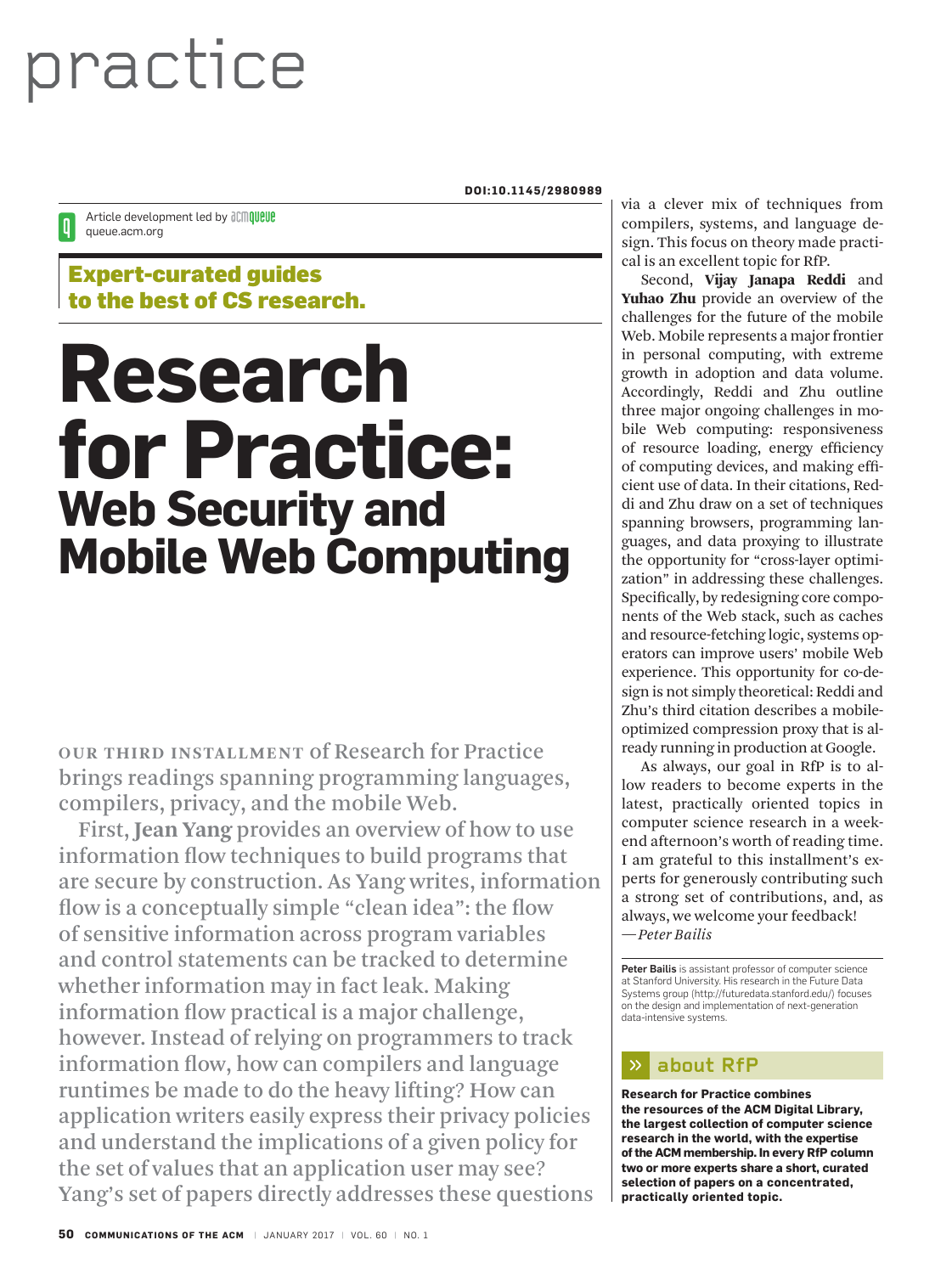

#### **Practical Information Flow for Web Security**

**By Jean Yang** Information leaks have become so common that many have given up hope

when it comes to information security.<sup>3</sup> Data breaches are inevitable anyway, some say.<sup>1</sup> I don't even go on the Internet anymore, other (computers) say.6

This despair has led yet others to the Last Resort: Reasoning about what our programs actually do. For years, bugs didn't matter as long as your robot could sing. If your program can go twice the speed it did yesterday, who cares what outputs it gives you? But we are starting to learn the hard way that no amount of razzle-dazzle can make up for Facebook leaking your phone number to the people you didn't invite to the party.4

This realization is leading us to a new age, one in which reasoning techniques that previously seemed unnecessarily baroque are coming into fashion. Growing pressure from regulators is finally making it increasingly popular to use precise program analysis to ensure software security.5 Growing demand for producing Web applications quickly makes it relevant to develop new paradigms—wellspecified ones, at that—for creating secure-by-construction software.

The construction of secure software means solving the important problem of *information flow*. Most of us have heard of trapdoor ways to access information we should not see. For example, one researcher showed that it is possible to discover the phone numbers of thousands of Facebook users simply by searching for random phone numbers.<sup>2</sup> Many such leaks occur not because a system shows sensitive values directly, but because it shows the results of computations—such as search—on sensitive values. Preventing these leaks requires implementing policies not only on sensitive values themselves, but also whenever computations may be affected by sensitive values.

Enforcing policies correctly with respect to information flow means reasoning about sensitive values and policies as they flow through increasingly complex programs, making sure to reveal only information consistent with the privileges associated with each user. There is a body of work dedicated to compile-time and runtime techniques for tracking values through programs for ensuring correct information flow.

While information flow is a clean idea, getting it to work on real programs and systems requires solving many hard problems. The three papers presented here focus on solving the problem of secure information flow for Web applications. The first one describes an approach for taking trust out of Web applications and shifting it instead to the framework and compiler. The second describes a fully dynamic enforcement technique implemented in a Web framework that requires programmers to specify each policy only once. The third describes a Web framework that customizes program behavior based on the policies and viewing context.

#### **Shifting Trust to the Framework and Compiler through Language-Based Enforcement**

Chong, S., Vikram, K. and Myers, A.C. SIF: Enforcing confidentiality and integrity in Web applications. *Proceedings of the 16th Usenix Security Symposium, 2007.* [https://www.usenix.org/conference/16th](https://www.usenix.org/conference/16th-usenix-security-symposium/sif-enforcing-confidentiality-and-integrity-Web)[usenix-security-symposium/sif-enforcing](https://www.usenix.org/conference/16th-usenix-security-symposium/sif-enforcing-confidentiality-and-integrity-Web)[confidentiality-and-integrity-Web](https://www.usenix.org/conference/16th-usenix-security-symposium/sif-enforcing-confidentiality-and-integrity-Web)

In securing Web applications, a major source of the burden on programmers involves reasoning about how information may be leaked through computations across different parts of an application and across requests. Without additional checks and balances, the programmer must be fully trusted to do this correctly.

This first selection presents a framework that shifts trust from the application to the framework and compiler. The Servlet Information Flow (SIF) framework follows a line of work in language-based information flow focused on checking programs against specifications of security policies. Built using the Java servlet framework, SIF prevents many common sources of information flow—for example, those across multiple requests. SIF applications are written in Jif, a language that extends Java with programmerprovided labels specifying policies for information flow. SIF uses a combination of compile-time and runtime enforcement to ensure security policies are enforced from the time a request is submitted to when it is returned, with modest enforcement overhead. The major contribution of the SIF work is in showing how to provide assurance (much of it at compile time) about information flow guarantees in complex, dynamic Web applications.

#### **Mitigating Annotation Burden through Principled Containment**

#### Giffin, D.B. et al.

Hails: Protecting data privacy in untrusted Web applications. *Proceedings of the 10th Usenix Symposium on Operating Systems Design and Implementation*, 2012. <https://www.usenix.org/node/170829>

While compile-time checking approaches are great for providing assurance about program security, they often require nontrivial programmer effort. The programmer must not only correctly construct programs with respect to information flow, but also annotate the program with the desired policies.

An alternative approach is confinement: running untrusted code in a restricted way to prevent the code from exhibiting undesired behavior. For information flow, confinement takes the form of tagging sensitive values, tracking them through computations, and checking tags at application endpoints. Such dynamic approaches are often more popular because they require little input from the programmer.

This paper presents Hails, a Web framework for principled containment. Hails extends the standard MVC (model-view-controller) paradigm to include policies, implementing the MPVC (model-*policy*-view-controller) paradigm where the programmer may specify label-based policies separately from the rest of the program. Built in Haskell, Hails uses the LIO (labeled IO) library to enforce security policies at the thread/context level and MAC (mandatory access control) to mediate access to resources such as the database. It has good performance for an information flow control framework, handling approximately 47.8K requests per second.

Hails has been used to build several Web applications, and the startup Intrinsic is using a commercial version of Hails.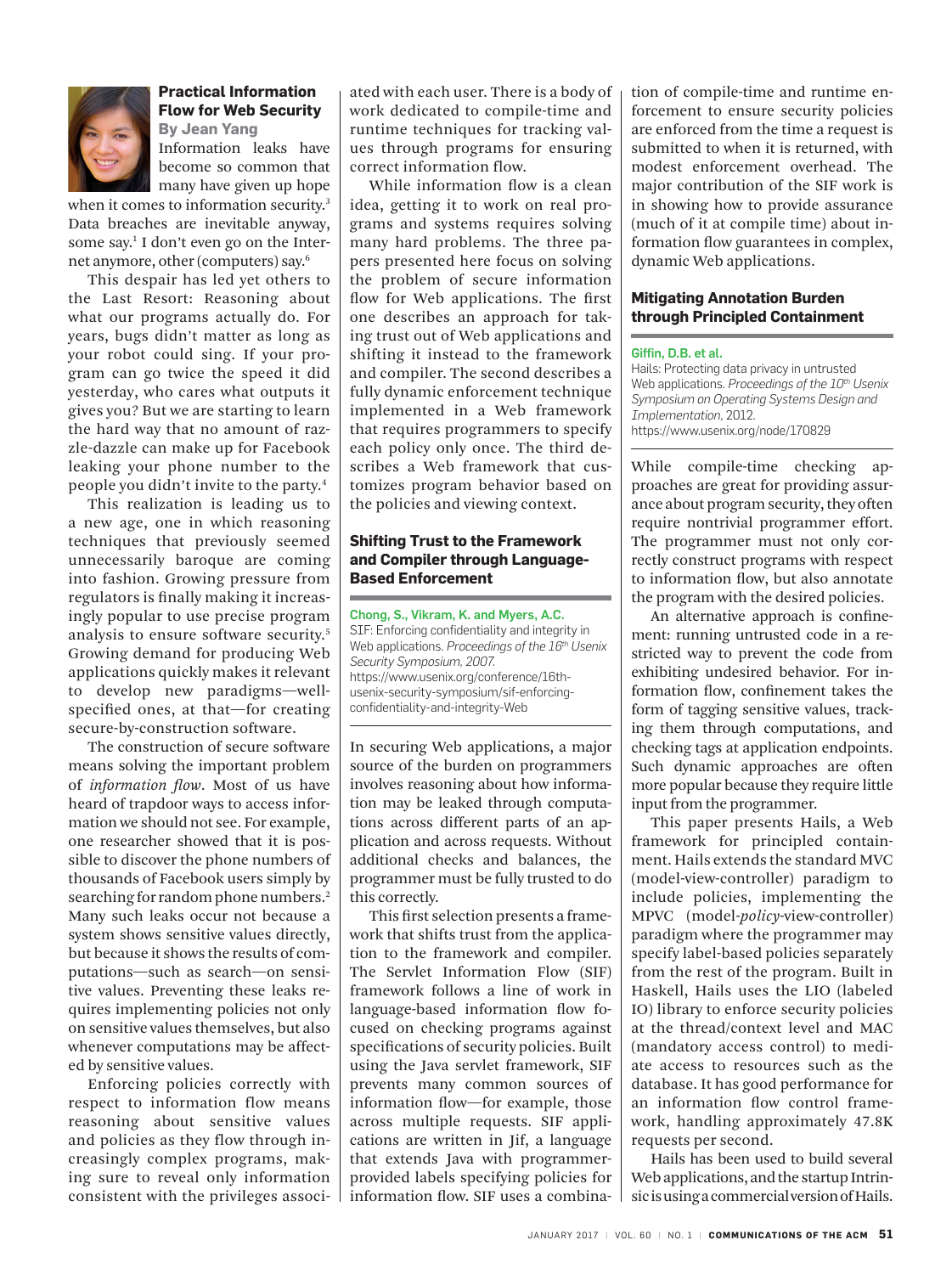The Hails work shows it is possible to enforce information flow in Web applications with negligible overhead, without requiring programmers to change how they have been programming.

#### **Shifting Implementation Burden to the Framework**

#### Yang, J., et al.

Precise, dynamic information flow for database-backed applications. *Proceedings of the 37th ACM SIGPLAN Conference on Programming Language Design and Implementation*, 2016, 631–647. http://dl.acm.org/citation.cfm?id=2908098

With the previous two approaches, the programmer remains burdened with constructing programs correctly with respect to information flow. Without a change in the underlying execution model, the most any framework can do is raise exceptions or silently fail when policies are violated.

This paper looks at what the Web programming model might look like if information flow policies could be factored out of programs the way memory-managed languages factor out allocation and deallocation. The paper presents Jacqueline, an MPVC framework that allows programmers to specify how to compute an alternative default for each data value; and high-level policies about when to show each value that may contain database queries and/or depend on sensitive values.

A plausible default for a sensitive location value is the corresponding city. A valid policy is allowing a viewer to see the location only if the viewer is within some radius of the location. This paper presents an implementation strategy for Jacqueline that works with existing SQL databases. While the paper focuses more on demonstrating feasibility than on the nuts and bolts of Web security, it de-risks the approach for practitioners who may want to adopt it.

#### **Final Thoughts**

The past few years have seen a gradual movement toward the adoption of practical information flow: first with containment, then with microcontainers and microsegmentation. These techniques control which devices and services can interact with policies for software-defined infrastructures such as iptables and software-defined networking. Illumio, vArmour, and GuardiCore are three among the many startups in the microsegmentation space. This evolution toward finer-grained approaches shows that people are becoming more open to the system re-architecting and runtime overheads that come with information flow control approaches. As security becomes even more important and information flow techniques become more practical, the shift toward more adoption will continue.

Acknowledgments. Thanks to A. Aufrichtig, S. Chong, V. Iozzo, L. Meyerovich, and D. Stefan.  $\blacksquare$ 

#### References

- . Balluck, K. Corporate data breaches 'inevitable,' expert says. *The Hill* (Nov. 30 2014); [http://thehill.com/policy/](http://thehill.com/policy/cybersecurity/225550-cybersecurity-expert-data-breaches-inevitable) [cybersecurity/225550-cybersecurity-expert-data](http://thehill.com/policy/cybersecurity/225550-cybersecurity-expert-data-breaches-inevitable)[breaches-inevitable.](http://thehill.com/policy/cybersecurity/225550-cybersecurity-expert-data-breaches-inevitable)
- 2. Cunningham, M. Facebook security flaw could leak your personal info to criminals. Komando.com (Aug. 10, 2015); http://bit.ly/2fRXp8L
- 3. Information is beautiful. World's biggest data breaches, 2016; [http://www.informationisbeautiful.net/](http://www.informationisbeautiful.net/visualizations/worlds-biggest-data-breaches-hacks/) [visualizations/worlds-biggest-data-breaches-hacks/.](http://www.informationisbeautiful.net/visualizations/worlds-biggest-data-breaches-hacks/)
- 4. Gellman, B. and Poitras, L. U.S., British intelligence mining data from nine U.S. Internet companies in broad, secret program. *Washin[g](https://www.washingtonpost.com/investigations/us-intelligence-mining-data-from-nine-us-internet-companies-in-broad-secret-program/2013/06/06/3a0c0da8-cebf-11e2-8845-d970ccb04497_story.html)ton Post* (June 7, 2013); http://wapo.st/1LcAw6p
- 5. Open Web Application Security Project (OWASP). Static code analysis, 2016; [https://www.owasp.org/](https://www.owasp.org/index.php/Static_Code_Analysis) [index.php/Static\\_Code\\_Analysis.](https://www.owasp.org/index.php/Static_Code_Analysis)
- 6. Zetter, K. Hacker lexicon: What is an air gap? *Wired* (Dec. 8, 2014); [http://www.wired.com/2014/12/hacker](http://www.wired.com/2014/12/hacker-lexicon-air-gap/)[lexicon-air-gap/.](http://www.wired.com/2014/12/hacker-lexicon-air-gap/)

Jean Yang is an assistant professor in the computer science department at Carnegie Mellon University. In 2015 she cofounded the Cybersecurity Factory accelerator to bridge the gap between research and practice in cybersecurity.



#### **The Red Future of Mobile Web Computing By Vijay Janapa Reddi**

**and Yuhao Zhu**

The Web is on the cusp of a new evolution, driven by today's most pervasive personal computing platform—mobile devices. At present, there are more than three billion Web-connected mobile devices. By 2020, there will be 50 billion such devices. In many markets around the world mobile Web traffic volume exceeds desktop Web traffic, and it continues to grow in double digits.

Three significant challenges stand in the way of the future mobile Web. The papers selected here focus on carefully addressing these challenges. The first major challenge is the *responsiveness* of Web applications. It is estimated that a one-second delay in Web page load time costs Amazon \$1.6 billion in annual sales lost, since mobile users abandon a Web service altogether if the Web page takes too long to load. Google loses eight million searches from a four-tenths-of-asecond slowdown in search-results generation. A key bottleneck of mobile Web responsiveness is resource loading. The number of objects in today's Web pages is already on the order of hundreds, and it continues to grow steadily. Future mobile Web computing systems must improve resource-loading performance, which is the focus of the first paper.

The second major challenge is *energy efficiency*. Mobile devices are severely constrained by the battery. While computing capability driven by Moore's Law advances approximately every two years, battery capacity doubles every 10 years creating a widening gap between computational horsepower and the energy needed to power the device. Therefore, future mobile Web computing must be energy efficient. The second paper in our selection proposes Web programming language support for energy efficiency.

The third major challenge is *data usage*. A significant amount of future mobile Web usage will come from emerging markets in developing countries where the cost of mobile data is prohibitively large. To accelerate the Web's growth in emerging markets, future mobile Web computing infrastructure must serve data consciously. The final paper discusses how to design a practical and efficient HTTP data compression proxy service that operates at Google's scale.

Developers and system architects must optimize for RED (responsiveness, energy efficiency, and data usage), ideally together, to usher in a new generation of mobile Web computing.

#### **Intelligent Resource Loading For Responsiveness**

#### Netravali et al.

Polaris: Faster page loads using fine-grained dependency tracking. *Proceedings of the 13th Usenix Symposium on Networked Systems Design and Implementation*, 2016. [https://www.usenix.org/conference/nsdi16/](https://www.usenix.org/conference/nsdi16/technical-sessions/presentation/netravali) [technical-sessions/presentation/netravali](https://www.usenix.org/conference/nsdi16/technical-sessions/presentation/netravali)

A key bottleneck for mobile Web responsiveness is resource loading. The